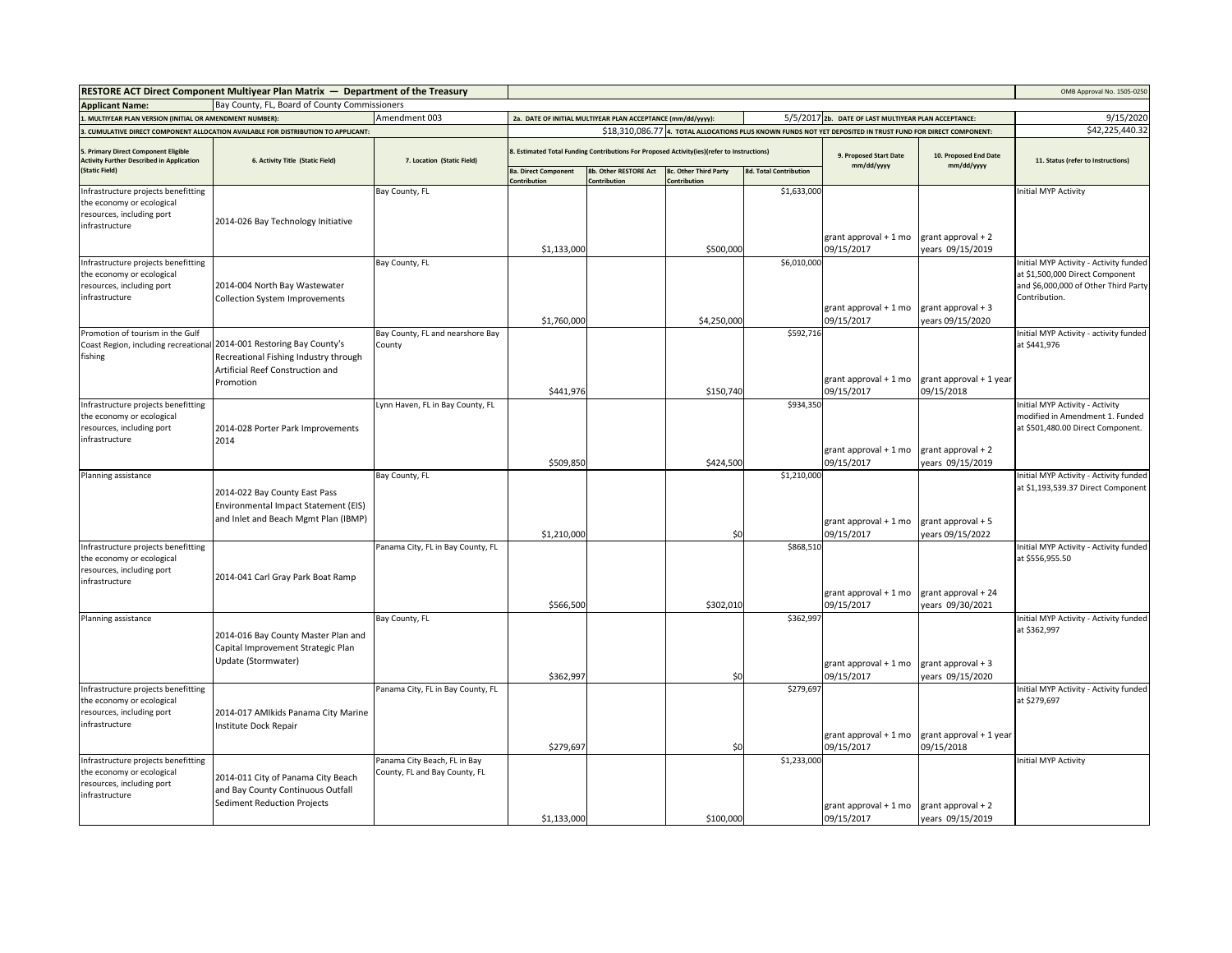| Infrastructure projects benefitting |                                                                                                                                                                                                                                | Lynn Haven, FL in Bay County, FL   |             |     |             | $-5934,350$           |                                                                                            |                     | Amendment #1 Deleted - Initial      |  |
|-------------------------------------|--------------------------------------------------------------------------------------------------------------------------------------------------------------------------------------------------------------------------------|------------------------------------|-------------|-----|-------------|-----------------------|--------------------------------------------------------------------------------------------|---------------------|-------------------------------------|--|
| the economy or ecological           |                                                                                                                                                                                                                                |                                    |             |     |             |                       |                                                                                            |                     | MYP Activity deleted in             |  |
| resources, including port           |                                                                                                                                                                                                                                |                                    |             |     |             |                       |                                                                                            |                     | Amendment 1 - Project was           |  |
| infrastructure                      | 2014-028 Porter Park Improvements                                                                                                                                                                                              |                                    |             |     |             |                       |                                                                                            |                     | completed with third party funding  |  |
|                                     | 2014 - Amended                                                                                                                                                                                                                 |                                    |             |     |             |                       |                                                                                            |                     | shown here (\$424,500) and an       |  |
|                                     |                                                                                                                                                                                                                                |                                    |             |     |             |                       |                                                                                            |                     |                                     |  |
|                                     |                                                                                                                                                                                                                                |                                    |             |     |             |                       |                                                                                            |                     | additional \$165,650 in third party |  |
|                                     |                                                                                                                                                                                                                                |                                    | $-5509,850$ |     | $-$424,500$ |                       | <b>NA</b>                                                                                  | <b>NA</b>           | funding                             |  |
| Infrastructure projects benefitting |                                                                                                                                                                                                                                | Lynn Haven, FL in Bay County, FL   |             |     |             | \$501,480             |                                                                                            |                     | Amendment #1 - new project;         |  |
| the economy or ecological           |                                                                                                                                                                                                                                |                                    |             |     |             |                       |                                                                                            |                     | activity funded at \$501,480        |  |
| resources, including port           | 2014-028a Porter Park Improvements                                                                                                                                                                                             |                                    |             |     |             |                       |                                                                                            |                     |                                     |  |
| infrastructure                      | 2014 - Amended                                                                                                                                                                                                                 |                                    |             |     |             |                       |                                                                                            |                     |                                     |  |
|                                     |                                                                                                                                                                                                                                |                                    |             |     |             |                       |                                                                                            | grant approval $+2$ |                                     |  |
|                                     |                                                                                                                                                                                                                                |                                    | \$501,480   |     |             |                       | grant approval + 1 mo                                                                      | years               |                                     |  |
| Restoration and protection of the   | 2020-01 St. Andrew/St. Joe Bays                                                                                                                                                                                                | St. Andrew/St. Joe bays watershed, |             |     |             | \$1,719,844           |                                                                                            |                     | Amendment #2 Activity - Activity    |  |
| natural resources, ecosystems,      | <b>Estuary Program</b>                                                                                                                                                                                                         | primarily Bay and Gulf counties,   |             |     |             |                       |                                                                                            |                     | funded at \$720,000 Direct          |  |
| fisheries, marine and wildlife      |                                                                                                                                                                                                                                | also Washington, Calhoun, Walton   |             |     |             |                       |                                                                                            |                     | Component and \$622,363.00 of       |  |
| habitats, beaches, and coastal      |                                                                                                                                                                                                                                | and Jackson counties               |             |     |             |                       |                                                                                            |                     | Other Third Party Contribution.     |  |
| wetlands of the Gulf Coast Region   |                                                                                                                                                                                                                                |                                    |             |     |             |                       | grant approval + 15                                                                        | grant approval $+3$ |                                     |  |
|                                     |                                                                                                                                                                                                                                |                                    | \$720,000   |     | \$999,844   |                       | days                                                                                       | years               |                                     |  |
| Restoration and protection of the   |                                                                                                                                                                                                                                | East Bay of St. Andrew Bay         |             |     |             | \$500,000             |                                                                                            |                     | Amendment #3 - new project          |  |
| natural resources, ecosystems,      |                                                                                                                                                                                                                                |                                    |             |     |             |                       |                                                                                            |                     |                                     |  |
| fisheries, marine and wildlife      | 2021-01 East Bay Living Shoreline and                                                                                                                                                                                          |                                    |             |     |             |                       |                                                                                            |                     |                                     |  |
| habitats, beaches, and coastal      | <b>Seagrass Project</b>                                                                                                                                                                                                        |                                    |             |     |             |                       |                                                                                            |                     |                                     |  |
| wetlands of the Gulf Coast Region   |                                                                                                                                                                                                                                |                                    |             |     |             |                       | grant approval + 15                                                                        | grant approval $+3$ |                                     |  |
|                                     |                                                                                                                                                                                                                                |                                    | \$500,000   |     |             |                       | days                                                                                       | years               |                                     |  |
|                                     |                                                                                                                                                                                                                                |                                    |             |     |             |                       |                                                                                            |                     |                                     |  |
|                                     |                                                                                                                                                                                                                                |                                    |             |     |             |                       |                                                                                            |                     |                                     |  |
|                                     |                                                                                                                                                                                                                                |                                    |             |     |             |                       |                                                                                            |                     |                                     |  |
|                                     |                                                                                                                                                                                                                                |                                    |             |     |             |                       |                                                                                            |                     |                                     |  |
|                                     |                                                                                                                                                                                                                                |                                    |             |     |             |                       |                                                                                            |                     |                                     |  |
|                                     |                                                                                                                                                                                                                                |                                    |             |     |             |                       |                                                                                            |                     |                                     |  |
|                                     | 12. ESTIMATED TOTAL FUNDING CONTRIBUTIONS FOR ACTIVITY(IES) (refer to Instructions)                                                                                                                                            |                                    | \$8,608,650 | \$0 | \$6,302,594 | \$14,911,244 funding. | Please note: Grant awards may reflect non-material changes in proposed dates and estimated |                     |                                     |  |
|                                     | considerate the Peneruck Reduction Act of 1995, no persons are required to respond to a conjection of information collection of information unless it displays a yualid OMR control number The unlid OMR control number for th |                                    |             |     |             |                       |                                                                                            |                     |                                     |  |

According to the Paperwork Reduction Act of 1995, no persons are required to respond to a collection of information unless it displays a valid OMB control number. The valid OMB contol number for this information collection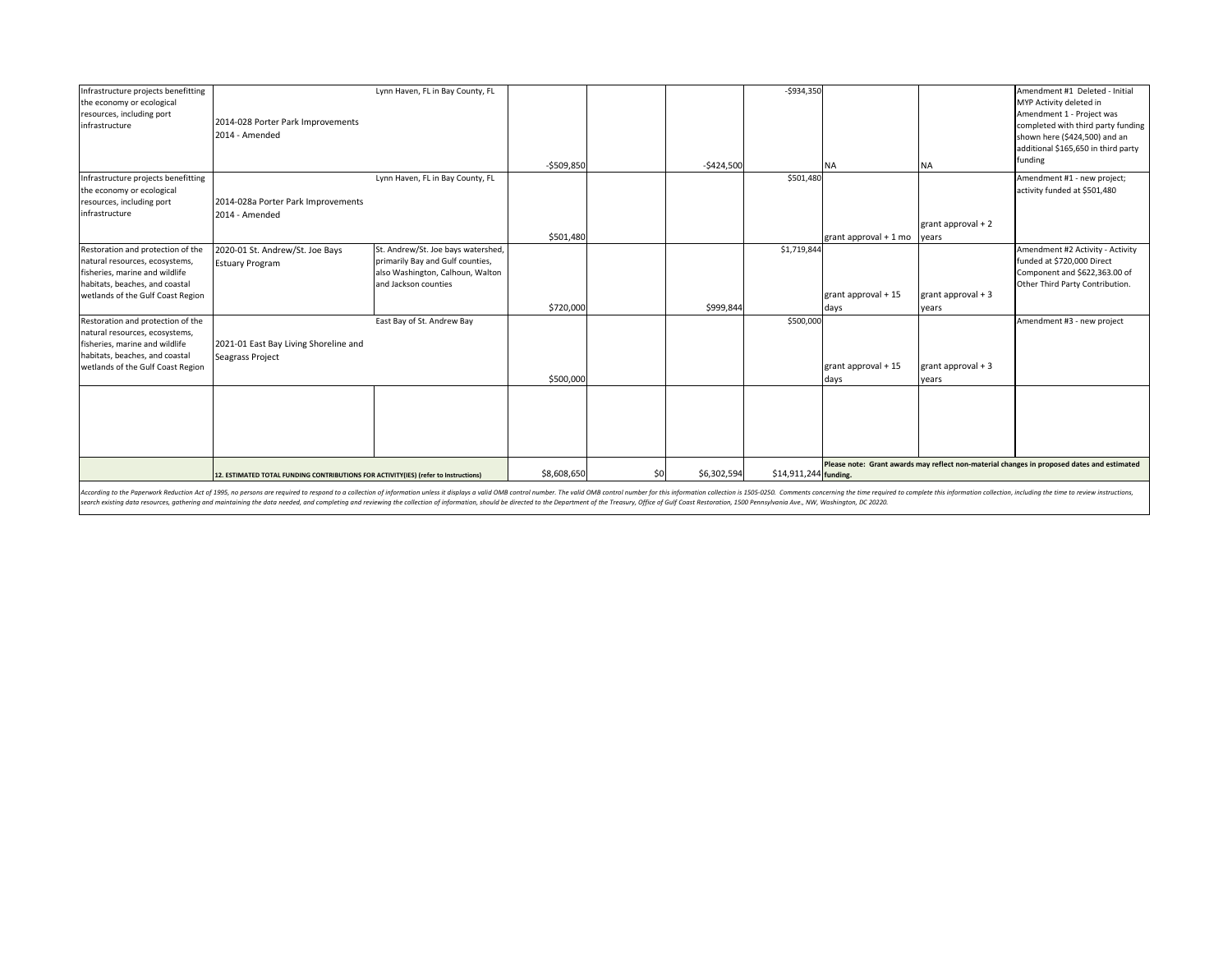# **RESTORE ACT Direct Component Multiyear Plan Narrative**

## **Department of the Treasury**

OMB Approval No. 1505-0250

**Directions: Use this form for the Initial Multiyear Plan and any subsequent amendments to an accepted Multiyear Plan. For amendments, include only new and/or materially modified activities.**

| Multiyear Plan Version (Initial or Amendment Number): | Amendment 003      |
|-------------------------------------------------------|--------------------|
| Date of Initial Multiyear Plan Acceptance:            | May 5, 2017        |
| Date of Last Multiyear Plan Acceptance:               | September 15, 2020 |

| Eligible Applicant Name:                                                                                                   | Bay County, FL/Bay County Board of County Commissioners |  |  |  |  |  |
|----------------------------------------------------------------------------------------------------------------------------|---------------------------------------------------------|--|--|--|--|--|
| Name and Contact Information of the Person to be contacted (POC) on matters concerning this Multiyear Implementation Plan: |                                                         |  |  |  |  |  |
| POC Name:                                                                                                                  | Jim Muller                                              |  |  |  |  |  |
| POC Title:                                                                                                                 | Bay County RESTORE Act Coordinator                      |  |  |  |  |  |
| POC Email:                                                                                                                 | jmuller@baycountyfl.gov                                 |  |  |  |  |  |
| POC Phone:                                                                                                                 | 850.866.6850                                            |  |  |  |  |  |

#### NARRATIVE DESCRIPTION:

1. A description of each activity, including the need, purpose, objective(s), milestones and location. Include map showing the location of each activity.

Amendment #3 adds one new activity, 2021-01 East Bay Living Shoreline and Seagrass Project.

#### **2021-01 East Bay Living Shoreline and Seagrass Project:**

**PROJECT DESCRIPTION**: Bay County RESTORE Act Direct Component funds will fund marsh and seagrassenhancement on state-owned sovereign lands to restore and protect natural resources. RESTORE Act funds will restore approximately 10 acres of a larger 600-acre complex of marsh and seagrasses. Project includes planting of sea grass, marsh grass, and possibly the introduction of mangroves to improve sediment capture allowing natural systems to migrate and adapt to sea level rise over time. Funds will be passed through to The Nature Conservancy, which will manage the project. The County will enter into a subrecipient agreement with The Nature Conservancy to complete the scope of work.

(This is one of four nature-based solutions in Tyndall Air Force Base's multifaceted approach that will collectively create and augment multiple lines of defense against shoreline erosion, storm surge and other coastal hazards; protect the base and its mission; and provide ecological benefits such as improved water quality through restoration of ecological communities - oysterreefs, tidal marshes, andseagrasses. These benefits include habitatre-vegetation, improved infiltration to protect the freshwater lens, increasedbiodiversity, enhance fisheries production, climate mitigationvia carbon sequestration, andreduced solar heating effects).

**NEED**: The project area on state sovereign lands is subject to erosion. The project will restore and protect natural resources, including coastal wetlands. The project will also provide coastal flood protect to the adjacent area of Tyndall AFB, which is at a low elevation and highly vulnerable to coastal flooding. Some erosion has been observed in this area from storm events, which is expected to worsen over time due to sea level rise increasing risk of coastal flooding to the munition's storage area and flight line, critical for base mission operations. This project protects adjacent mission elements including a munitions storage area and the Tyndall AFB flight line.

#### **PURPOSE**: This project restores and protects natural resources including coastal wetlands and wildlife habitats

According to the Paperwork Reduction Act of 1995, no persons are required to respond to a collection of information unless it displays a valid OMB control number. The valid OMB control number for this information collection is 1505-0250. Comments concerning the time required to complete this information collection, including the time to review instructions, search existing data resources, gathering and maintaining the data needed, and completing and reviewing the collection of information, should be directed to the Department of the Treasury, Office of Gulf Coast Restoration, 1500 Pennsylvania Ave., NW, Washington, DC 20220.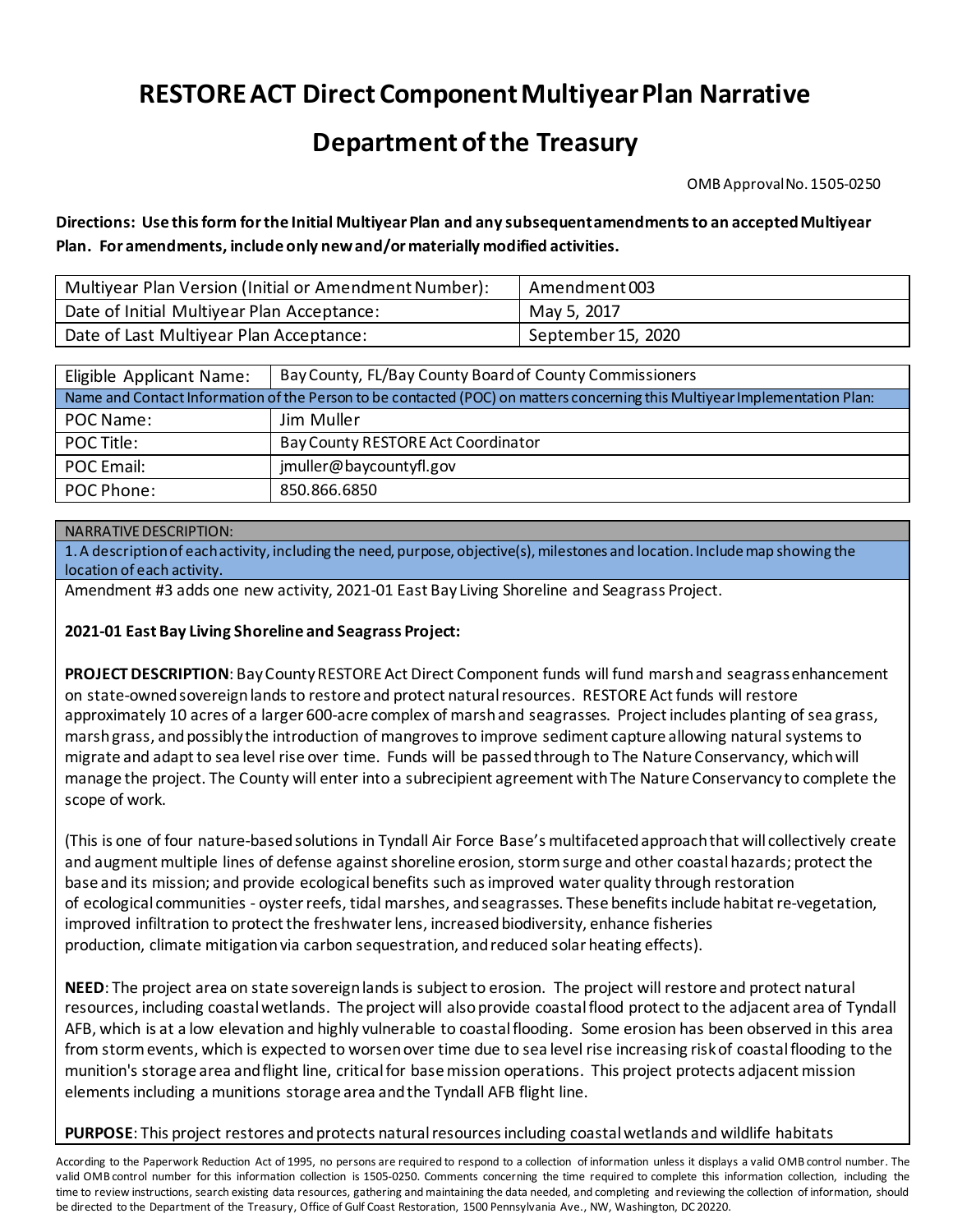through marsh and seagrass plantings. The project will also provide coastal flood protection for the Munitions Storage Area and the Tyndall AFB flight line by attenuating wave energy, mitigating erosion, and enhancing natural coastal habitats.

### **OBJECTIVES**

- Restore and protect natural coastal habitats by promoting sediment accretion and supporting marine species adaptation to sea level rise.
- Reduce coastal flooding by protecting shoreline from continued erosion and mitigating wave energy as first line of defense.
- Monitor system performance based on acreage of sea grass, marsh grass and stability of shoreline.

**MILESTONES (***subject to change contingent on award date. Design to commence shortly after award of funds).*

- Design: 2022
- NEPA: 2022-23
- Permitting: 2023
- Construction: 2024

**Location –** St. Andrew Sound and East Bayof the St. Andrew Bay system, Bay County Florida Please see attached maps.

2. How the applicant made the multiyear plan available for 45 days for public review and comment, in a manner calculated to obtain broad-based participation from individuals, businesses, Indian tribes, and non-profit organizations, such as through public meetings, presentations in languages other than English, and postings on the Internet. The applicant will need to submit documentation (e.g., a copy of public notices) to demonstrate that it made itsmultiyear plan available to the public for at least 45 days. In addition, describe how each activity in the multiyear plan was approved after consideration of allmeaningful input from the public and submit documentation (e.g., a letter from the applicant's leadership approving submission of the multiyear plan to Treasury or a resolution approving the applicant's multiyear plan).

[At its September 8, 2021 meeting, the Bay County Board of County Commissioners (BoCC) heard the proposed Multi-Year Implementation Plan amendment related to the East Bay Living Shoreline and Seagrass Project, conducted a public meeting, and opened a 45-day comment period, through October 23, 2021. A legal ad was published in the Panama City Herald, a local newspaper, about the amendment and comment period and an email was sent to the more than 200 entities on the Bay County RESTORE Act interested parties list. The proposed amendment was available as an exhibit in the September 8, 2021, and November 2 BoCC agendas. The materials were also available for download from the County's RESTORE Act web pages. No public comment was made at the September 8, 2021 public hearing, and no comments were received during the comment period. A legal ad was also published in the Panama City Herald about the amendment and the November 2, 2021, BoCC public hearing.

On November 2, 2021 the proposed amendment was again brought before the Bay County Board of County Commissioners in a public hearing setting. No public comment was made at the meeting. The Board made no revisions to the proposed plan amendment. In a 5-0 vote, the Board approved the amendment to Bay County's RESTORE Act Direct Component Plan and directed staff to submit the amendment to Treasury. Tyndall Air Force Base submitted a letter in support of the project on November 2, 2021.

3. How each activity included in the applicant's multiyear plan narrative meets all the requirements under the RESTORE Act, including a description of howeach activity is eligible for funding based on the geographic location of each activity and how each activity qualifies for at least one of the eligible activities under the RESTORE Act.

This project meets the eligible activity of restoration and protection of the natural resources, ecosystems, fisheries, marine and wildlife habitats, beaches, and coastal wetlands of the Gulf Coast Region, because it will restore and protect natural resources including coastal wetlands and wildlife habitats throughmarsh and seagrass plantings in the project area. Additionally, the project will also provide coastal flood protection for the Munitions Storage Area and the Tyndall AFB flight line by attenuating wave energy, mitigating erosion, and enhancing natural coastal habitats.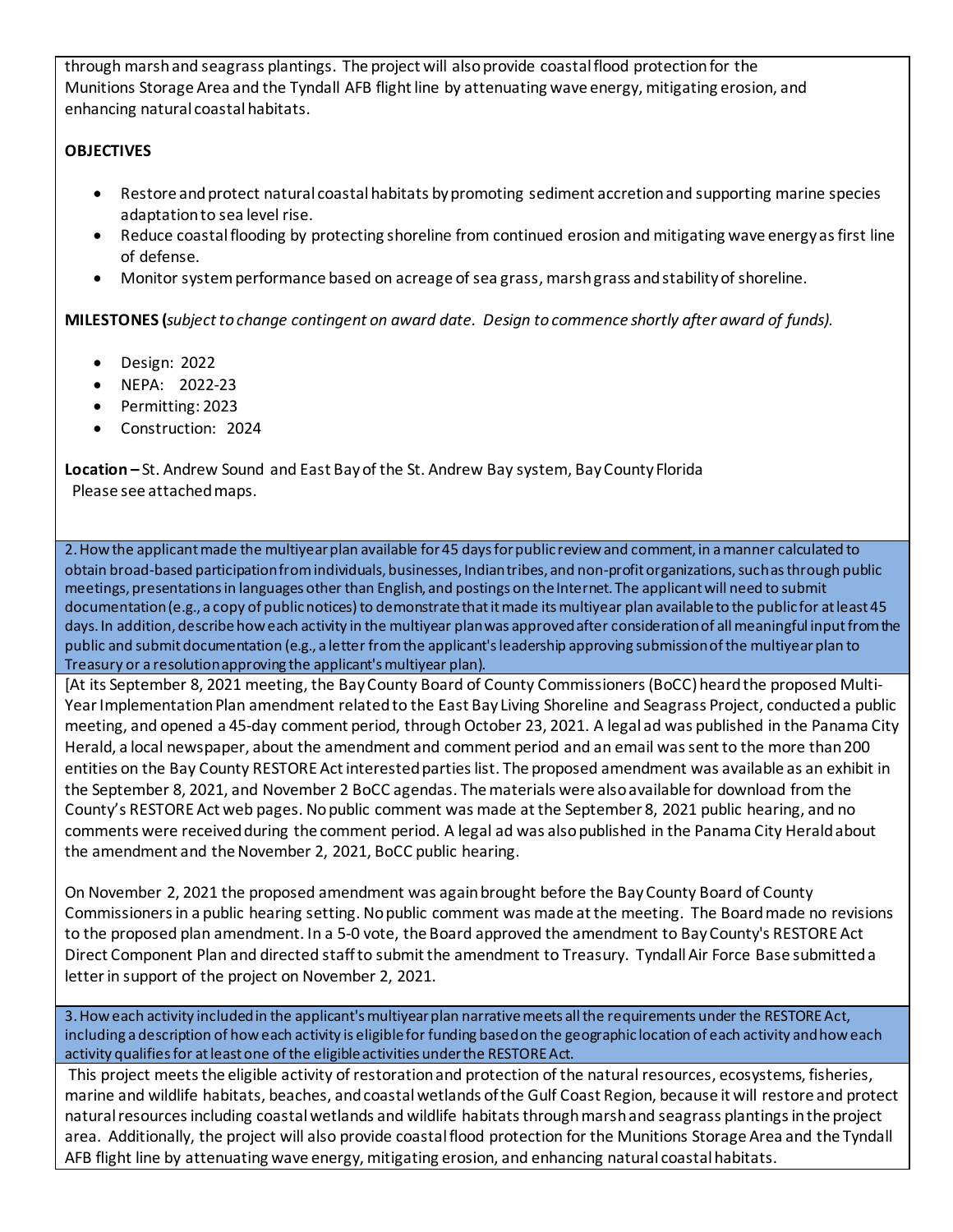The project is not included in any claim for compensation paid out by the Oil Spill Liability Trust Fund after the date of enactment of the RESTORE Act.

The project will be carried out in East Bay within the St. Andrew Bay system, in BayCounty, FL, and will be within the Gulf Coast Region as defined in 31 CFR Part 34 -"Gulf Coast Region means: (1) In the Gulf Coast States, the coastal zones defined under section 304 of the Coastal Zone Management Act of 1972 that border the Gulf of Mexico; (2) Land within the coastal zones described in paragraph (1) of this definition that is held in trust by, or the use of which is by law subject solely to the discretion of, the Federal Government or officers or agents of the Federal Government; (3) Any adjacentland, water, andwatersheds, that are within25miles of the coastalzone described in paragraphs(1) and (2) of this definition; and (4) All Federal watersin the Gulf of Mexico."

4. Criteria the applicant will use to evaluate the success of the activities included in the multiyear plan narrative in helping to restore and protect the Gulf Coast Region impacted by the Deepwater Horizon oil spill. Success will be measured by:

- Number of acres of subaquatic vegetation restored
- Number of miles of living shoreline restored

5. How the activities included in the multiyear plan narrativewere prioritized and list the criteria used to establish the priorities. No change in priorities compared to the approved initial Multi-Year Improvement Plan. This is an additional project.

6. If applicable, describe the amount and current status of funding from other sources (e.g., other RESTORE Act contribution, other third party contribution) and provide a description of the specific portion of the project to be funded by the RESTORE Act Direct Component.

This project will be funded solely by Bay County RESTORE Act Direct Component funds.